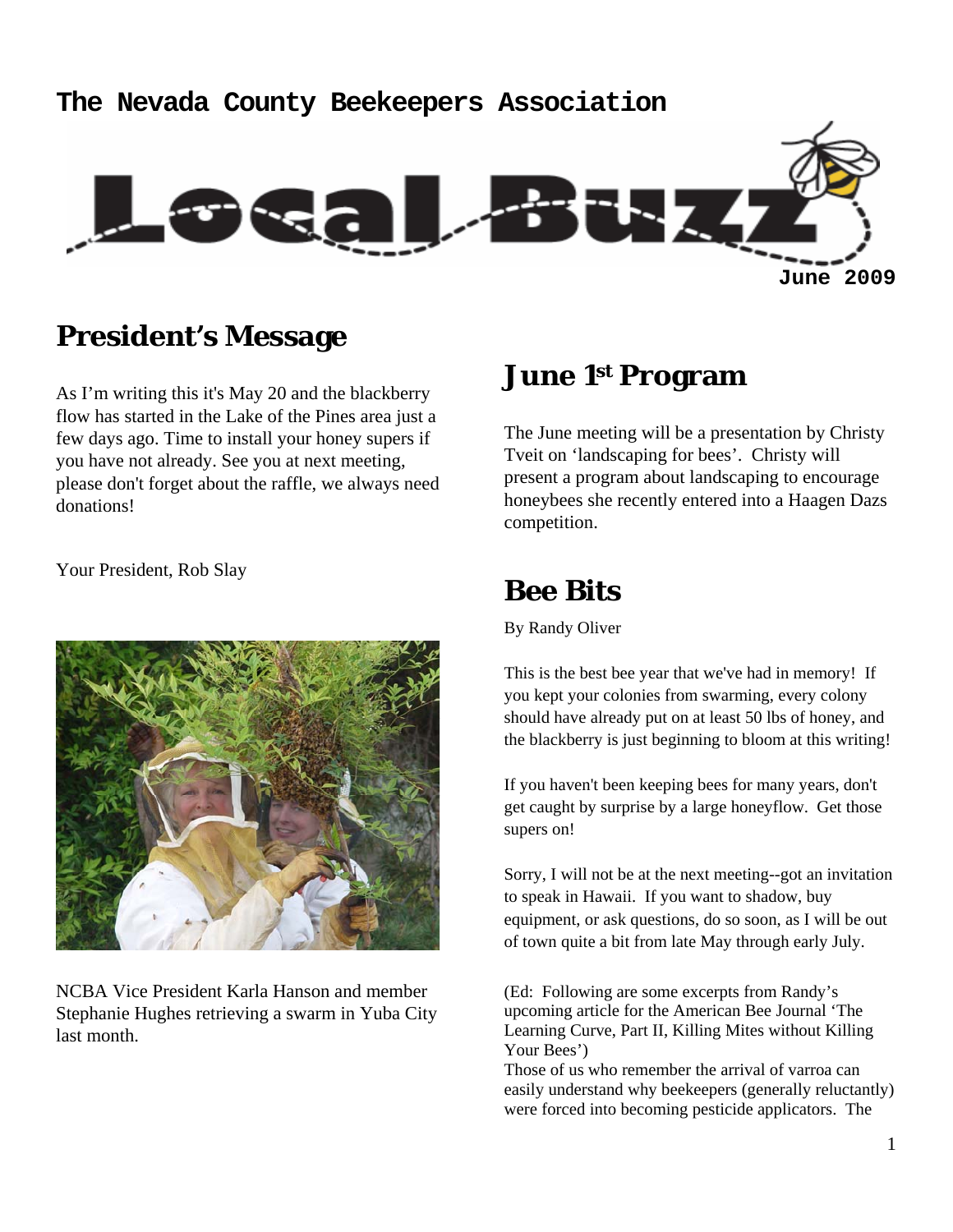introduction of the miticide fluvalinate, in the forms of Mavrik® and Apistan®, was arguably the best, and simultaneously the worst, thing that could have happened at that time. It was the best since it was an incredibly effective miticide, which appeared to be a virtually nontoxic to bees and humans. One shot a year with the "Silver Bullet" was all that was needed to keep varroa in check.

Forward to today. Hobby and sideline beekeepers everywhere are eschewing synthetic miticides, with some considerable degree of success. Commercial beekeepers are at their wit's end. They are acutely aware of the fact that the dumping of miticides into their hives is tough on the bees, and that the problem is getting worse each year.

Luckily, there are recent products on the market, some of which are quite effective. However, let me make one point clear—*I have yet to see any miticide, synthetic or "natural," that does not have some degree of negative effect upon the colony*. The issue then is whether the benefit outweighs the cost, and whether there are insidious cumulative sublethal effects within the hive, perhaps in synergy with other miticides, agricultural chemicals, or certain parasites.

#### The Elephant in the Living Room

The plain truth is that a colony of bees does not differentiate between agricultural pesticides, and beekeeper-applied miticides. *What actually affects the colony is the cumulative load of all toxins that the colony is exposed to*, whether from smokestack pollution, dust drifted over from China, pesticides sprayed by farmers, or miticides applied by beekeepers with the best intentions. Honey bees are essentially "flying dust mops" whose bodies pick up the dust of any toxin in the environment.

We now know which pesticides are present in sick colonies, as well as in those that are apparently healthy—notably the miticides fluvalinate and coumaphos. Of secondary concern are paradichlorobenzene (commonly used to fumigate combs to control wax moth), the wood preservative copper napthenate, and various chemicals used to control small hive beetle, ants, and other hive pests. The elephant that we have been ignoring is the beekeeper contribution to the cumulative effect of all the toxins in our hives.

None of the beekeeper-applied chemicals generally cause frank toxicity problems *on their own right.* Nor may properly-applied agricultural pesticides and fungicides. What happens is that the Law of Unintended Consequences kicks in: two or more chemicals may exhibit synergistic effects. This implies that singlechemical assessments will systematically underestimate actual risks...." It is likely that coumaphos will also be found to synergize with carbamate pesticides (such as Sevin<sup>®</sup>), since they both have a similar mode of action. Since commercial bee combs typically test positive for coumaphos, this may well make the bees in such colonies more susceptible to harm from this common ag chemical. Another red flag for me are the reports of high fungicide levels found in bee-collected pollen.



We caught this prune grower making a halfhearted attempt to wait until dusk to spray a fungicide. Fungicides sprayed directly onto the blossoms to straight into the hive when the bees collect pollen. Marysville, CA photo by Larry Merrit.

So what happens when you mix a brew of chemical toxins within a bee hive? Research by Maryann Frazier found that East Coast bees in commercial operations test positive for six pesticides on average.

#### *For commercial beekeepers who make their living by providing pollination services to the agricultural sector, exposure to pesticides can be a major and recurring problem*.

Overt pesticide kills are fairly easy to spot—there are piles of dying bees with their tongues sticking out twitching in front of your hives. Unfortunately, *sublethal* pesticide toxicity is another matter, especially when more than one pesticide is involved. To further complicate matters, there are also often "compounding risk factors" . These include the quality of nutrition available to the bees, the age of individual bees, temperature, genetics (some stocks are more pesticide resistant), and parasites (including mites, nosema, bacteria, and viruses). Indeed, it is virtually impossible to make any concrete statement about the toxicity of any particular pesticide to bees for all circumstances!

## Looking Ahead

There isn't a beekeeper I've met who isn't acutely aware of the "too many poisons in the beehive" problem, and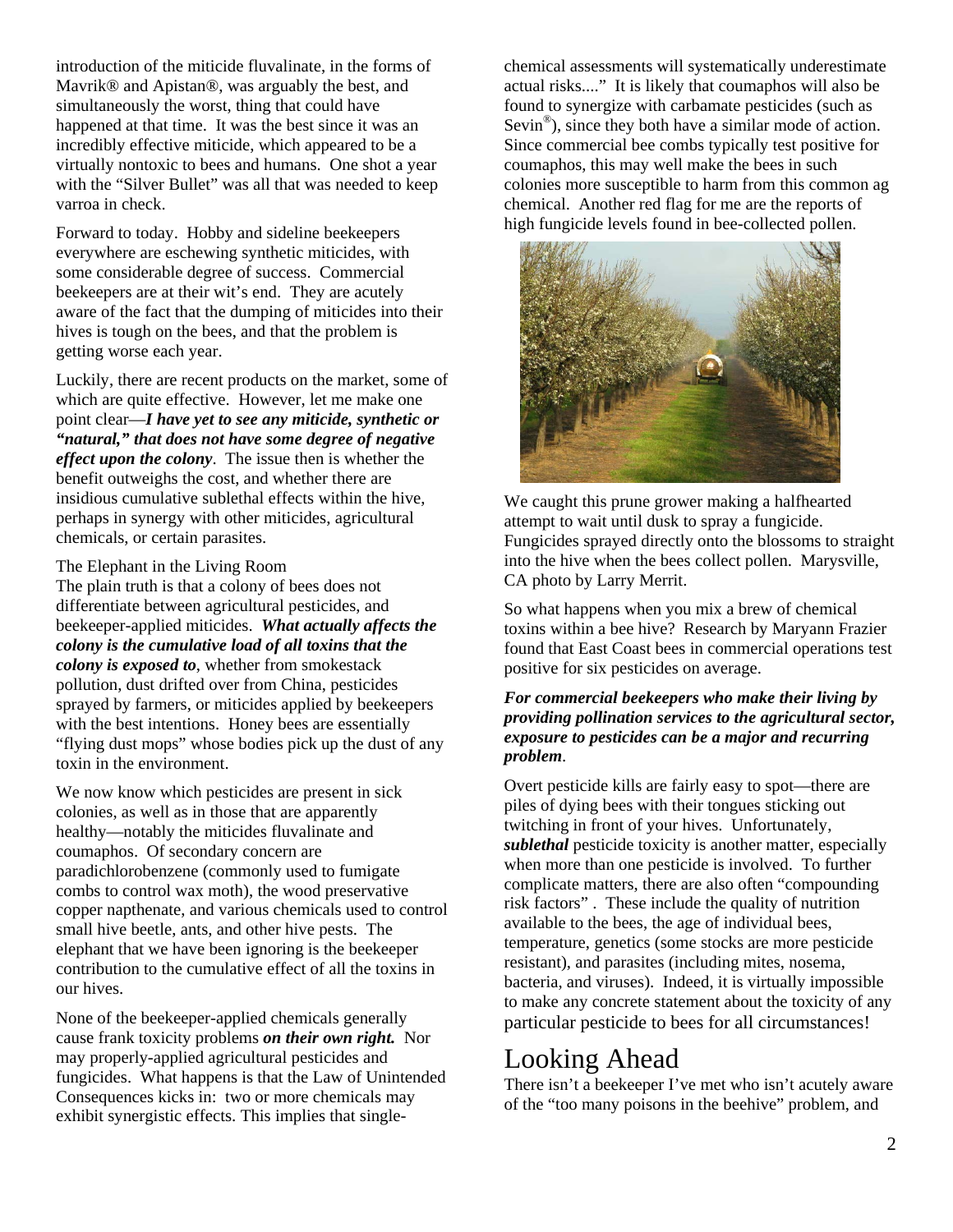who wouldn't love to go back to chemical-free beekeeping. I'm heartened by the fact that as I listen to beekeepers throughout the country, a number small commercial operators actually have! Or at least gone solely to "natural treatments." These guys, in my opinion, are the leading edge of the future.

# **For Sale**

For Sale: Country Rubes Combo Screened Bottom Boards Special NCBA Club Price! Call Janet for details. 530-913-2724 or email at rubes@countryrubes.com.

# **Stings and Anaphylaxis**

Most people will have only a localized reaction to a bee sting. In the normal reaction to a bee sting, the skin is reddened and painful. Swelling and/or itching may also occur, but the pain usually disappears over a few hours. In a large local reaction to an insect sting, the swelling, redness, and pain may persist for up to a week.

In anaphylactic reactions, victims experience wheezing, difficulty breathing, and a drop in blood pressure that leads to shock if not treated promptly. Around 50 people are killed each year in the U.S. due to severe anaphylactic reactions to bee stings. These type of reactions usually occur within minutes of the bee sting.

## **Sacramento Beekeeping Supplies**

- Complete line of all beekeeping supplies
- American dealer for Sheriff suits
- Gifts—bee themed children's wear, tableware, garden décor, etc
- Books—children's beekeeping, homemade cosmetics, candles
- Beeswax candles, molds, waxes (soy and paraffin too) dyes, scents, and wicks
- Honeycomb sheets for rolling candles—35 colors

2110 X Street, Sacramento, CA 95818 (916) 451-2337 fax (916) 451-7008 Webpage at www.sacramentobeekeeping.com email: info@sacramentobeekeeping.com Open Tuesday through Saturday 10:00 – 5:30 **MAIL ORDERS RECEIVE QUICK SERVICE**

# **Toronto Hotel Keeps Bees**

(By Dierdre Wollard via the internet)



The Fairmont Royal York Hotel in Toronto, Canada has a hidden amenity that I've never heard another luxury hotel claim, its own apiary. The hotel set up three beehives on its roof last summer in partnership with Foodshare's Field to Table Centre and the Toronto Beekeeping Co-operative. The bee colony of over 10,000 bees created close to 300 pounds of honey. This year the hotel added three more hives hoping to increase production. Royal York's chefs use the fresh honey in salad dressings, baked goods and other items. The honey also makes its way into the milk and honey pedicures at the hotel spa.

The hotel already has a rooftop herb garden growing mint and other culinary herbs which contribute to the unique taste of the honey. The hotel's success with the bees has inspired the Fairmont Algonquin in St. Andrews, N. B., and the Fairmont Waterfront in Vancouver to set up their own apiaries. Guests at the Fairmont Royal York can request educational beehive tours over the summer.